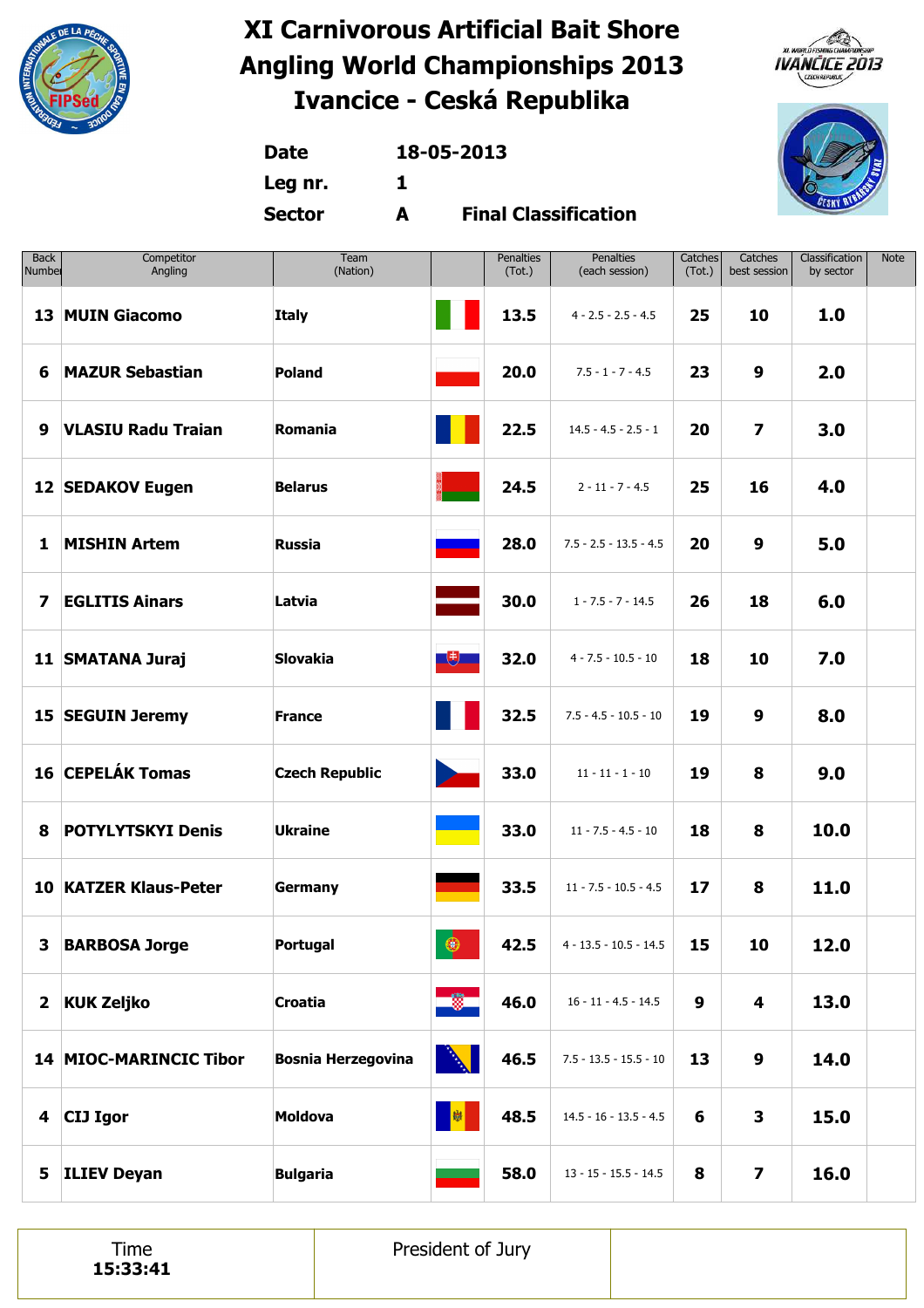





**Date 18-05-2013**

**Leg nr. 1**

**Sector B**

**Final Classification**

| <b>Back</b><br>Number | Competitor<br>Angling        | Team<br>(Nation)          |                    | <b>Penalties</b><br>(Tot.) | Penalties<br>(each session) | Catches<br>(Tot.) | Catches<br>best session | Classification<br>by sector | Note |
|-----------------------|------------------------------|---------------------------|--------------------|----------------------------|-----------------------------|-------------------|-------------------------|-----------------------------|------|
| $\overline{ }$        | <b>CEPELÁK Michal</b>        | <b>Czech Republic</b>     | <b>Designation</b> | 14.5                       | $3.5 - 4 - 4 - 3$           | 21                | 10                      | 1.0                         |      |
| 3                     | <b>KANARSKIY Yevgeniy</b>    | <b>Belarus</b>            |                    | 16.0                       | $1.5 - 4 - 4 - 6.5$         | 22                | 12                      | 2.0                         |      |
|                       | 13 LIPINSKI Andrzej          | <b>Poland</b>             |                    | 17.5                       | $5 - 1 - 8.5 - 3$           | 22                | 9                       | 3.0                         |      |
| 6                     | <b>GHIBAUDO Massimiliano</b> | <b>Italy</b>              |                    | 18.0                       | $12 - 4 - 1 - 1$            | 20                | 6                       | 4.0                         |      |
|                       | 4 HOLLY Lukas                | <b>Slovakia</b>           | 飞                  | 24.5                       | $6.5 - 2 - 13 - 3$          | 18                | 8                       | 5.0                         |      |
|                       | 14 BOYKOV Plamen             | <b>Bulgaria</b>           |                    | 27.0                       | $9.5 - 7 - 4 - 6.5$         | 16                | $\overline{\mathbf{z}}$ | 6.0                         |      |
|                       | <b>10 SHANIN Alexey</b>      | <b>Russia</b>             |                    | 27.5                       | $1.5 - 11 - 4 - 11$         | 19                | 12                      | 7.0                         |      |
| 5                     | <b>ZOVAK Slaven</b>          | <b>Bosnia Herzegovina</b> | <b>Allen</b>       | 31.5                       | $9.5 - 7 - 4 - 11$          | 15                | $\overline{\mathbf{z}}$ | 8.0                         |      |
| $\overline{2}$        | <b>BUZATU Sabin</b>          | Romania                   |                    | 34.0                       | $3.5 - 11 - 13 - 6.5$       | 16                | 10                      | 9.0                         |      |
|                       | <b>15 MATSUIEV Andrii</b>    | <b>Ukraine</b>            |                    | 41.5                       | $15 - 7 - 13 - 6.5$         | 10                | 4                       | 10.0                        |      |
|                       | 11 CORCEBAS Alexandru        | <b>Moldova</b>            | 囐                  | 43.5                       | $13 - 11 - 8.5 - 11$        | 10                | 4                       | 11.0                        |      |
|                       | 8 HOUPIN Nicolas             | <b>France</b>             | an an              | 45.5                       | $6.5 - 11 - 13 - 15$        | 12                | 8                       | 12.0                        |      |
| 9                     | <b>SILJEG Boris</b>          | <b>Croatia</b>            | <b>B</b>           | 45.5                       | $15 - 11 - 8.5 - 11$        | 9                 | 3                       | 13.0                        |      |
|                       | 12 CARMO Josè                | Portugal                  | $\circledast$      | 47.5                       | $9.5 - 14 - 13 - 11$        | 11                | $\overline{\mathbf{z}}$ | 14.0                        |      |
|                       | 1 BORCHERT Gerd              | <b>Germany</b>            |                    | 48.5                       | $9.5 - 15.5 - 8.5 - 15$     | 10                | $\overline{\mathbf{z}}$ | 15.0                        |      |
|                       | <b>16 RACIKS Modris</b>      | Latvia                    |                    | 61.5                       | $15 - 15.5 - 16 - 15$       | 4                 | 3                       | 16.0                        |      |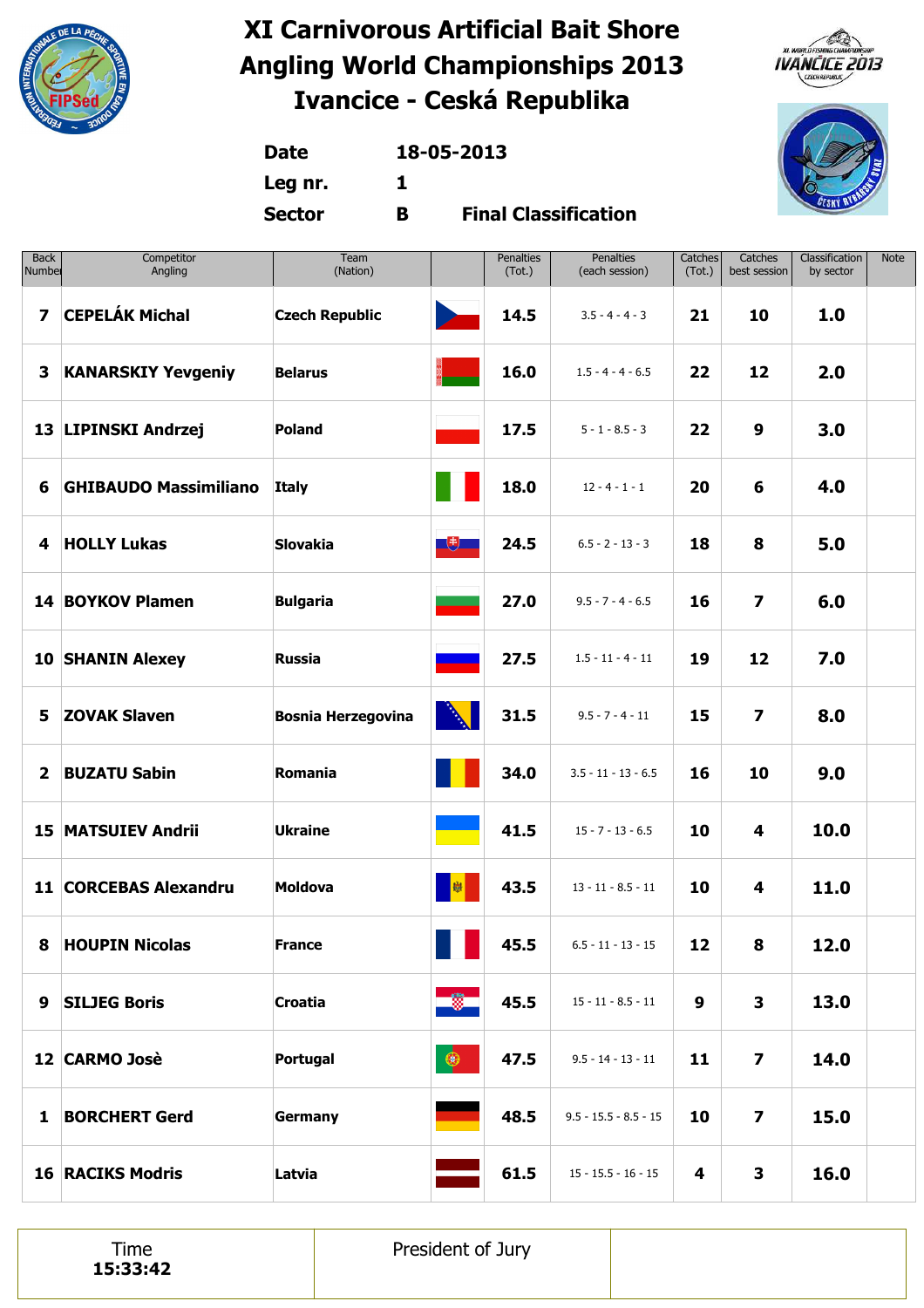





**Date 18-05-2013**

**Leg nr. 1**

**Sector C**

**Final Classification**

| <b>Back</b><br>Number   | Competitor<br>Angling    | Team<br>(Nation)          |            | Penalties<br>(Tot.) | <b>Penalties</b><br>(each session) | Catches<br>(Tot.) | Catches<br>best session | Classification<br>by sector | <b>Note</b> |
|-------------------------|--------------------------|---------------------------|------------|---------------------|------------------------------------|-------------------|-------------------------|-----------------------------|-------------|
| 8                       | <b>HORNAK Peter</b>      | <b>Slovakia</b>           | $\Box$     | 10.5                | $5.5 - 3 - 1 - 1$                  | 32                | 11                      | 1.0                         |             |
| $\overline{\mathbf{2}}$ | <b>GETOV Georgi</b>      | <b>Bulgaria</b>           |            | 16.0                | $3.5 - 1 - 7.5 - 4$                | 26                | 12                      | 2.0                         |             |
| 3                       | <b>OVELKO Anton</b>      | <b>Ukraine</b>            |            | 25.0                | $3.5 - 3 - 7.5 - 11$               | 23                | 12                      | 3.0                         |             |
| 9                       | <b>LADAN Boris</b>       | <b>Bosnia Herzegovina</b> | Ŋ          | 26.0                | $1 - 6.5 - 7.5 - 11$               | 24                | 15                      | 4.0                         |             |
|                         | <b>14 ZHDANOV Sergey</b> | <b>Russia</b>             |            | 28.0                | $11.5 - 6.5 - 7.5 - 2.5$           | 17                | 5                       | 5.0                         |             |
|                         | <b>15 TIBULCO Taras</b>  | <b>Moldova</b>            | 劇          | 31.5                | $15.5 - 3 - 2 - 11$                | 15                | $\overline{\mathbf{z}}$ | 6.0                         |             |
|                         | 11 FOLTYN Josef          | <b>Czech Republic</b>     |            | 33.0                | $5.5 - 11.5 - 13.5 - 2.5$          | 19                | 11                      | 7.5                         |             |
|                         | <b>12 DESPALIN Eric</b>  | <b>France</b>             |            | 33.0                | $2 - 11.5 - 13.5 - 6$              | 19                | 13                      | 7.5                         |             |
| $\overline{\mathbf{z}}$ | YAKUBOVICH Vadzim        | <b>Belarus</b>            |            | 33.5                | $7.5 - 6.5 - 13.5 - 6$             | 17                | 9                       | 9.0                         |             |
|                         | <b>16 SILVA Antonio</b>  | Portugal                  | $\bigcirc$ | 36.0                | $11.5 - 9.5 - 4 - 11$              | 14                | 5                       | 10.0                        |             |
| 5                       | <b>BORCHERT Carsten</b>  | Germany                   |            | 38.5                | $9.5 - 9.5 - 13.5 - 6$             | 14                | $\overline{\mathbf{z}}$ | 11.0                        |             |
|                         | 13 BORAS Mijo            | Croatia                   | 圈          | 41.5                | $15.5 - 6.5 - 4 - 15.5$            | 11                | 5.                      | 12.0                        |             |
|                         | 1 KOWALSKI Daniel        | <b>Poland</b>             |            | 42.0                | $7.5 - 13.5 - 10 - 11$             | 13                | 9                       | 13.0                        |             |
|                         | 4 DZILNA Igors           | Latvia                    |            | 44.0                | $13.5 - 15.5 - 4 - 11$             | 9                 | 4                       | 14.0                        |             |
|                         | 10 ARNO Herrmann         | <b>Italy</b>              |            | 47.5                | $9.5 - 13.5 - 13.5 - 11$           | 10                | $\overline{\mathbf{z}}$ | 15.0                        |             |
| 6                       | <b>DANDU Florin Nelu</b> | Romania                   |            | 58.0                | $13.5 - 15.5 - 13.5 - 15.5$        | 5                 | 4                       | 16.0                        |             |

Time **15:33:43** President of Jury